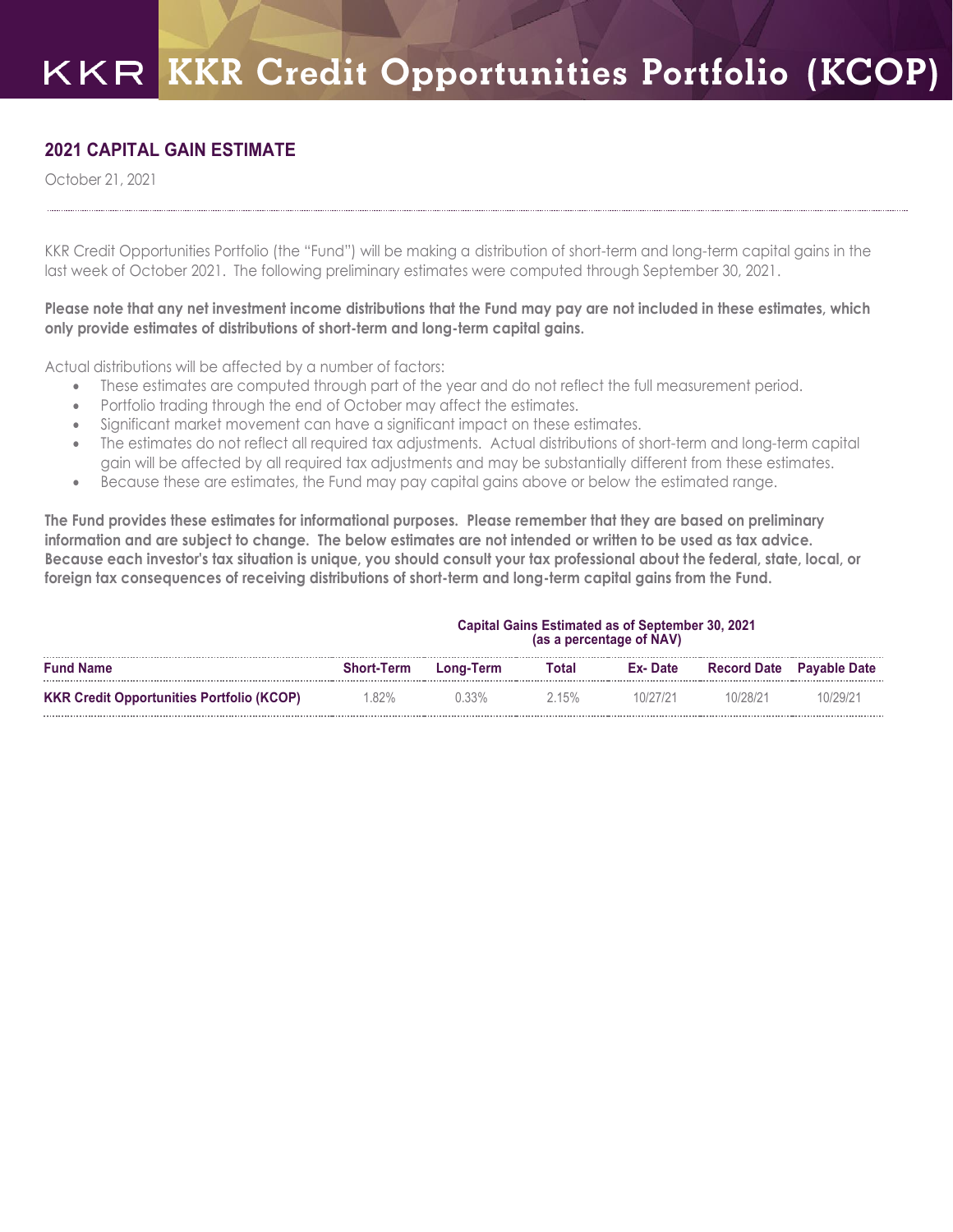## IMPORTANT DISCLOSURES

**This is neither an offer to sell nor a solicitation to purchase any security. Investors should carefully consider the investment objectives, risks, charges and expenses of KKR Credit Opportunities Portfolio (the "Fund"). This and other important information about the Fund is contained in the prospectus, which can be obtained by contacting your financial advisor or visiting www.kkrfunds.com. Please read the prospectus carefully before investing.**

Past performance is not a guarantee of future results. The NAV for Fund shares will fluctuate with market conditions. Investing in the Fund involves risks, including the risk that you may receive little or no return on your investment or that you may lose part or all of your investment. The Fund is a closed-end interval fund. The Fund's shares have no history of public trading, and it is not intended that the Fund's shares will be listed on a public exchange at this time. No secondary market is expected to develop for the Fund's shares. Liquidity is provided to shareholders only through the Fund's quarterly repurchase offers for between 10% and 25% of the Fund's shares outstanding at net asset value. There is no guarantee that an investor will be able to sell all the shares that the investor desires to sell in the repurchase offer. Under normal market conditions, the Fund expects to authorize a 10% offer. The investment return and principal value of an investment will fluctuate so that an investor's shares, when redeemed, may be worth more or less than the original cost. Due to these restrictions, an investor should consider an investment in the Fund to be illiquid investment. The Fund is suitable only for investors who can bear the risks associated with the limited liquidity of the Fund and should be viewed as a long-term investment. Investing in the Fund is speculative and involves a high degree of risk, including the risks associated with leverage and the risk of a substantial loss of investment. There is no guarantee that the investment strategies will work under all market conditions.

This material has been distributed for informational purposes only and should not be considered as investment advice or a recommendation of any particular security, strategy or investment product or be relied upon for any other purpose. Information contained herein has been obtained from sources deemed to be reliable, but not guaranteed. This material represents views as of the date of this publication and is subject to change without notice of any kind.

| Not a deposit                                                | May lose value | No bank guarantee |  |  |  |
|--------------------------------------------------------------|----------------|-------------------|--|--|--|
| Not insured by the FDIC, NCUA or any other government agency |                |                   |  |  |  |

**KKR Capital Markets LLC ("KCM"), Member FINRA/SIPC, is the distributor for KKR Credit Opportunities Portfolio.** 

**© 2021 KKR Credit Opportunities Fund. All rights reserved.**